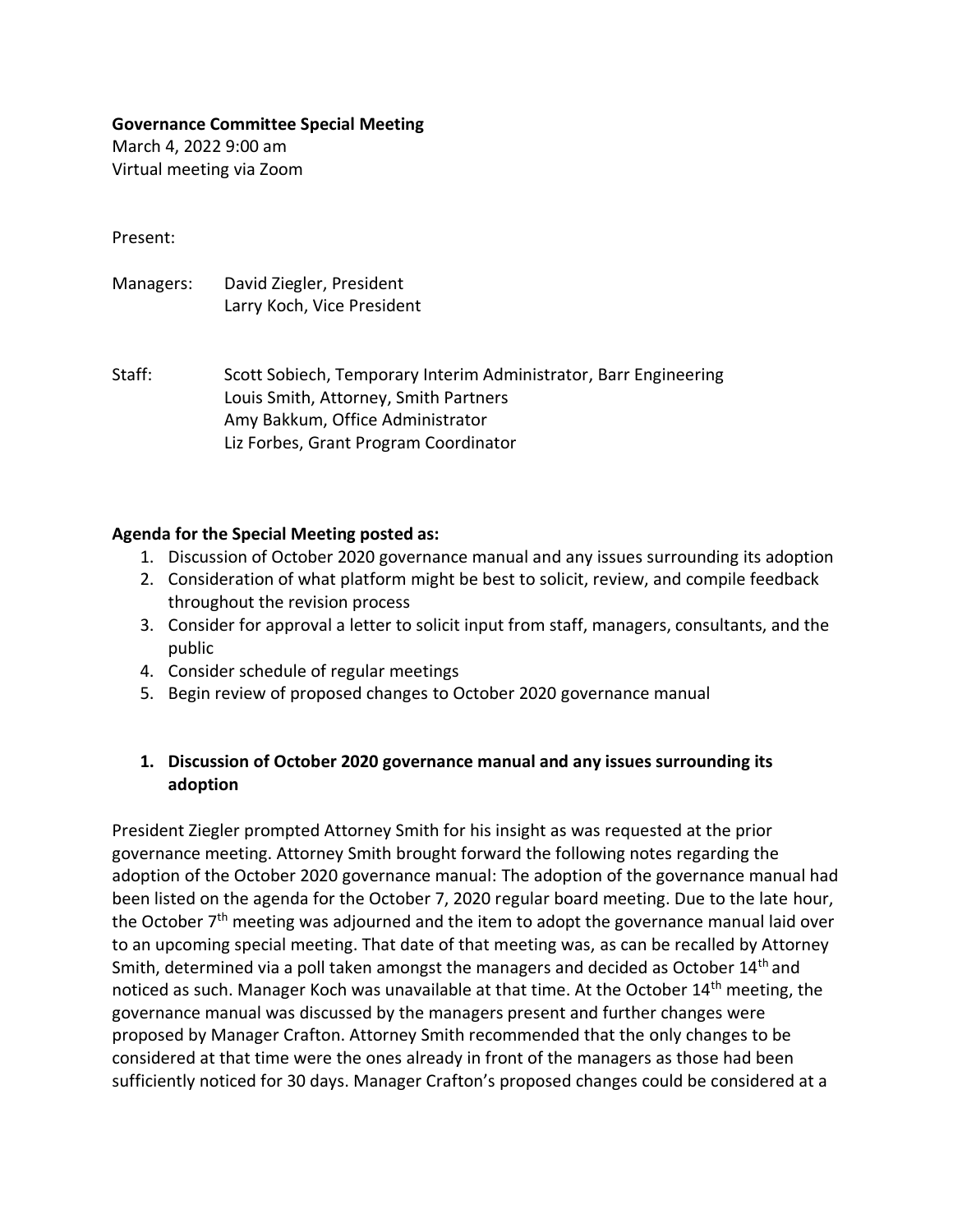later time. The governance manual was then adopted by the managers present with a vote of 4- 0.

Attorney Smith also spoke to whether the October 2020 governance manual had been sent and filed with the state auditor's office upon its adoption. Attorney Smith recalled that a number of formatting issues existed within the document and staff intended to resolve these before official submittal to the state auditor. These changes did not occur and so while the document had been adopted, it was not filed with the state auditor at that time. Recently, Attorney Smith corrected the formatting errors of the October 2020 manual, submitted it to the state auditor, and received their acknowledgement of submittal.

Attorney Smith confirmed that the governance manual was adopted in October 2020, has been filed with the state auditor, and it is his belief that it is the best document from which to begin making any proposed changes.

Manager Koch expressed his disagreement due in part to how the meeting during which the manual was adopted was noticed. While Manager Koch agreed to moving forward with the 2020 draft as the starting point from which to make revisions, he expressed his belief that the current governance manual is the 2017 version due to this and other reasons, including the fact that the 2020 version was only recently sent to the state auditor.

President Ziegler commented that Manager Koch raised valid points and that he would like the full board of managers to vote on which governance manual is the current, governing manual. Manager Koch proposed that it may be more efficient to move forward by providing the 2020 manual at the next board meeting, begin the 30-day notice, ask for proposed changes, and adopt the manual under District bylaws. Temporary Interim Administrator Sobiech confirmed that the managers intended for the notice asking for changes to begin at the April regular meeting and that the managers would then have the ability to adopt the governance manual at the May regular meeting. President Ziegler and Manager Koch confirmed.

Attorney Smith noted that disagreements still exist between himself and Manager Koch regarding characterizations of the open meeting law on the history of the governance manual's adoption, but that as a good plan to move forward is in place, it would not be productive to continue exploring those disagreements at this time.

# **2. Consideration of what platform might be best to solicit, review, and compile feedback throughout the revision process**

Staff Liz Forbes described the differences between Adobe Document Cloud, Microsoft Word, and Pastel software and why staff are recommending Adobe Document Cloud to receive public comments on the governance manual. Managers could submit Word Document versions if they have particularly intensive edits.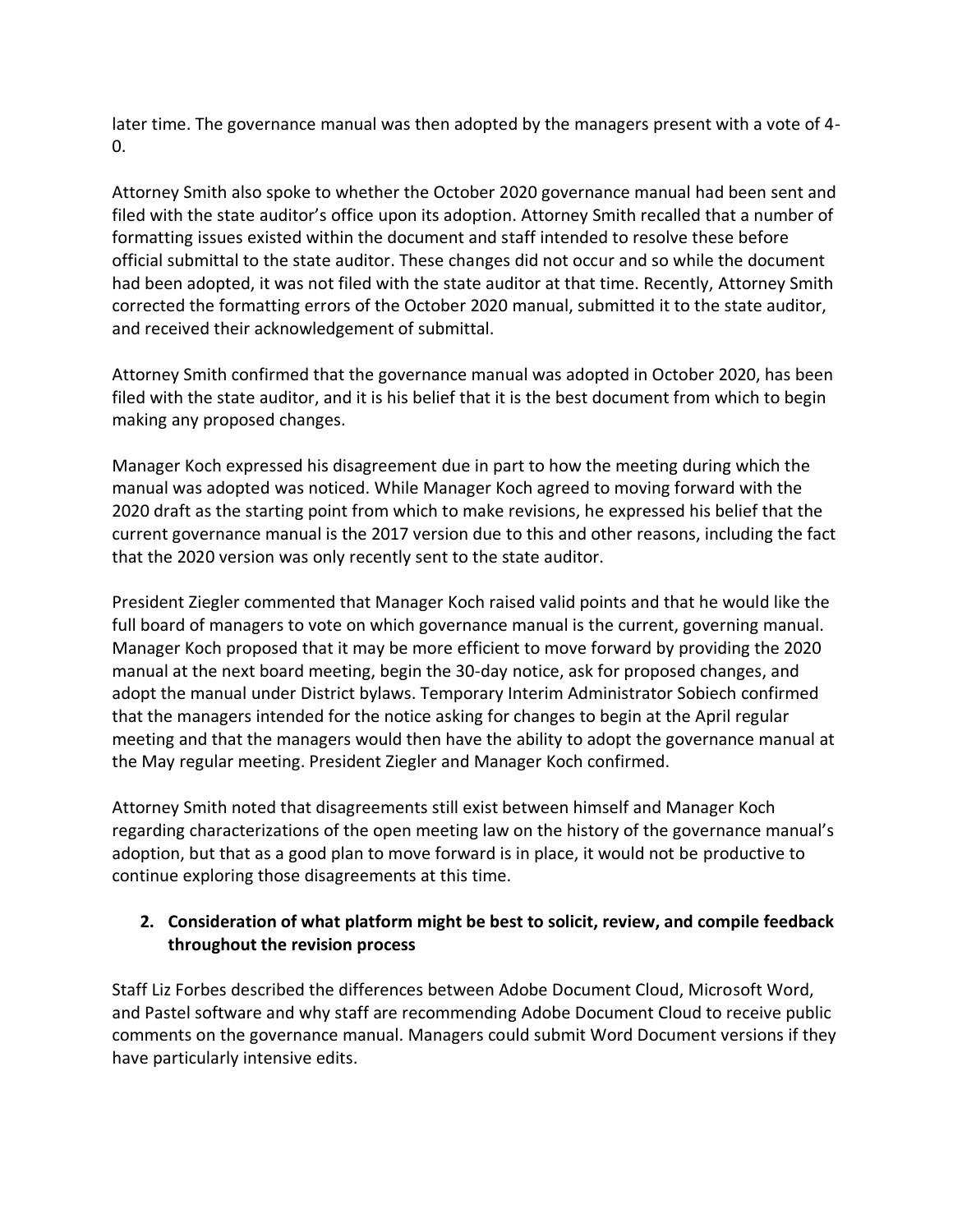Manager Koch agreed and elaborated that a Microsoft Word version could be provided to members of the public upon request. President Ziegler concurred and requested that Staff Forbes summarize this recommendation at the upcoming April regular meeting.

## **3. Consider for approval a letter to solicit input from staff, managers, consultants, and the public**

President Ziegler proposed that the draft letter previously provided by Manager Koch be put in front of the full board for approval at the April regular meeting. Manager Koch expressed his agreement to this plan.

# **4. Consider schedule of regular meetings**

Manager Koch moved to set a schedule of regular governance meetings to occur the Friday after the monthly regular board meeting. President Ziegler clarified these would occur at 9:00 am and Manager Koch concurred. Manager Koch noted that having a schedule of regular meetings would allow for more flexibility as they could be cancelled or continued with some ease. Manager Koch then amended his earlier motion to say that the regular governance meetings would occur the Friday after the monthly regular board meeting unless that Friday is a federal or state recognized holiday in which case the meeting would take place the following Friday. President Ziegler seconded the motion. Upon a vote, the motion carried 2-0.

### **5. Begin review of proposed changes to October 2020 governance manual**

Manager Koch requested that his proposed changes to the manual be shared amongst the governance committee such that they can be discussed at the next meeting. Manager Koch also memo which listed his priorities regarding proposed changes to the October 2020 manual. The first topic of priority concerned the review and approval of minutes of meetings. Manager Koch expressed that circulating the meeting minutes well in advance of the meeting would increase efficiency and allow the managers to get comments to the recorder such that revised minutes can be included for approval at the meeting.

Second, Manager Koch commented that he would like the manner in which the agenda is set to be reviewed and discussed such that each manager has the ability to set forth agenda items. Attorney Smith was prompted to provide any insight as to how other watershed districts handle agenda setting. Attorney Smith noted that, in his experience, it is largely the Administrator that sets the agenda and, in most cases, the board president meets with the Administrator prior to the meeting to review agenda items. Manager Koch noted his belief that Robert's rules of order would lean toward allowing all managers to submit items for the agenda. President Ziegler agreed that agenda setting would be a good item to review in revision of the governance manual.